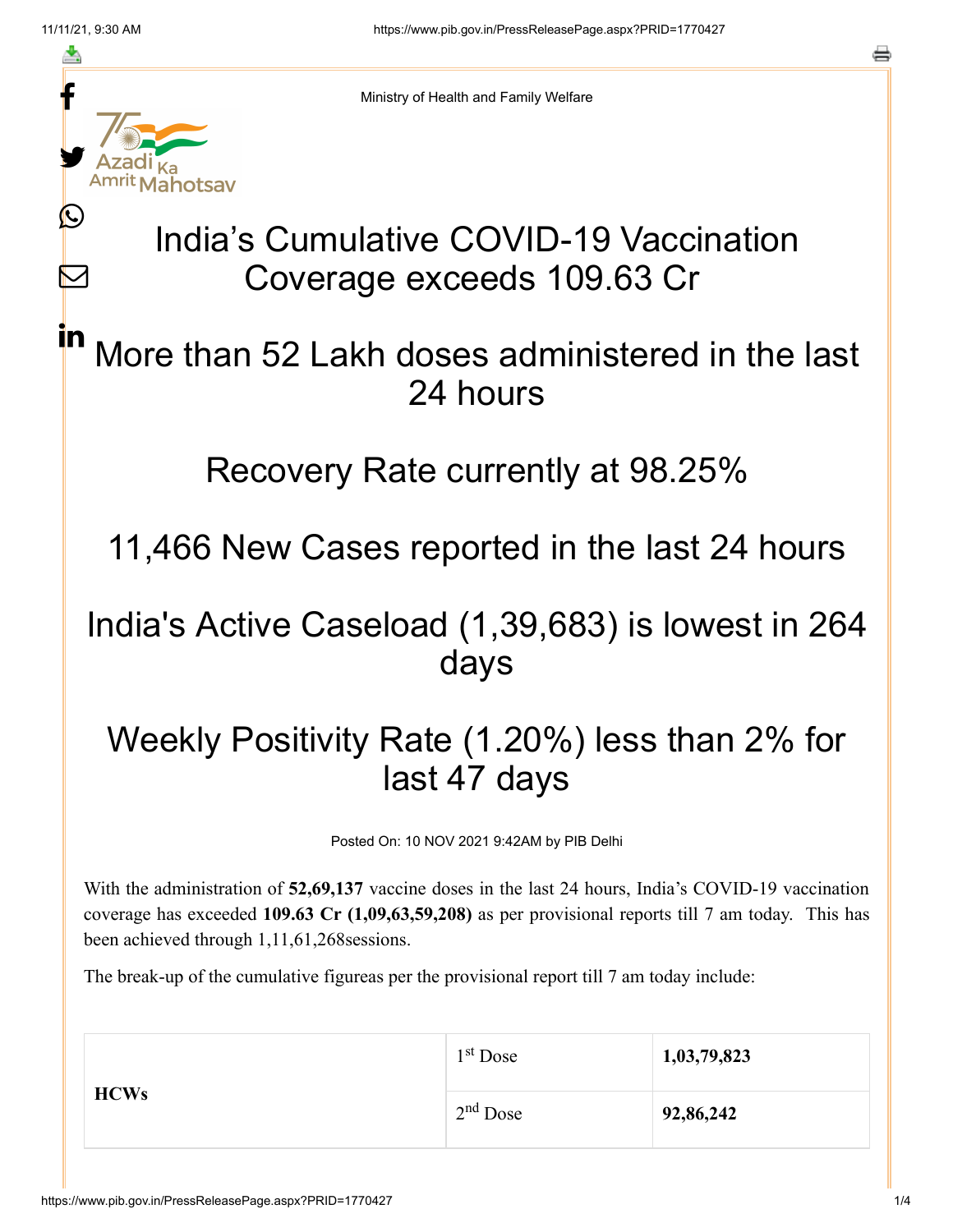| f                 |                       | 1 <sup>st</sup> Dose | 1,83,73,172    |
|-------------------|-----------------------|----------------------|----------------|
|                   | <b>FLWs</b>           | $2nd$ Dose           | 1,60,78,615    |
| $\bm{\mathbb{O}}$ |                       | $1st$ Dose           | 42,70,75,454   |
|                   | Age Group 18-44 years | $2nd$ Dose           | 15,71,37,333   |
|                   |                       | $1st$ Dose           | 17,69,95,594   |
| in                | Age Group 45-59 years | $2nd$ Dose           | 10,09,75,416   |
|                   |                       | $1st$ Dose           | 11,09,59,534   |
|                   | Over 60 years         | $2nd$ Dose           | 6,90,98,025    |
|                   | <b>Total</b>          |                      | 1,09,63,59,208 |

The recovery of **11,961** patients in the last 24 hours has increased the cumulative tally of recovered patients (since the beginning of the pandemic) to **3,37,87,047.**

Consequently, India's recovery rate stands at **98.25%**.



Sustained and collaborative efforts by the Centre and the States/UTs continue the trend of less than 50,000 Daily New Cases that is being reported for 136 consecutive days now.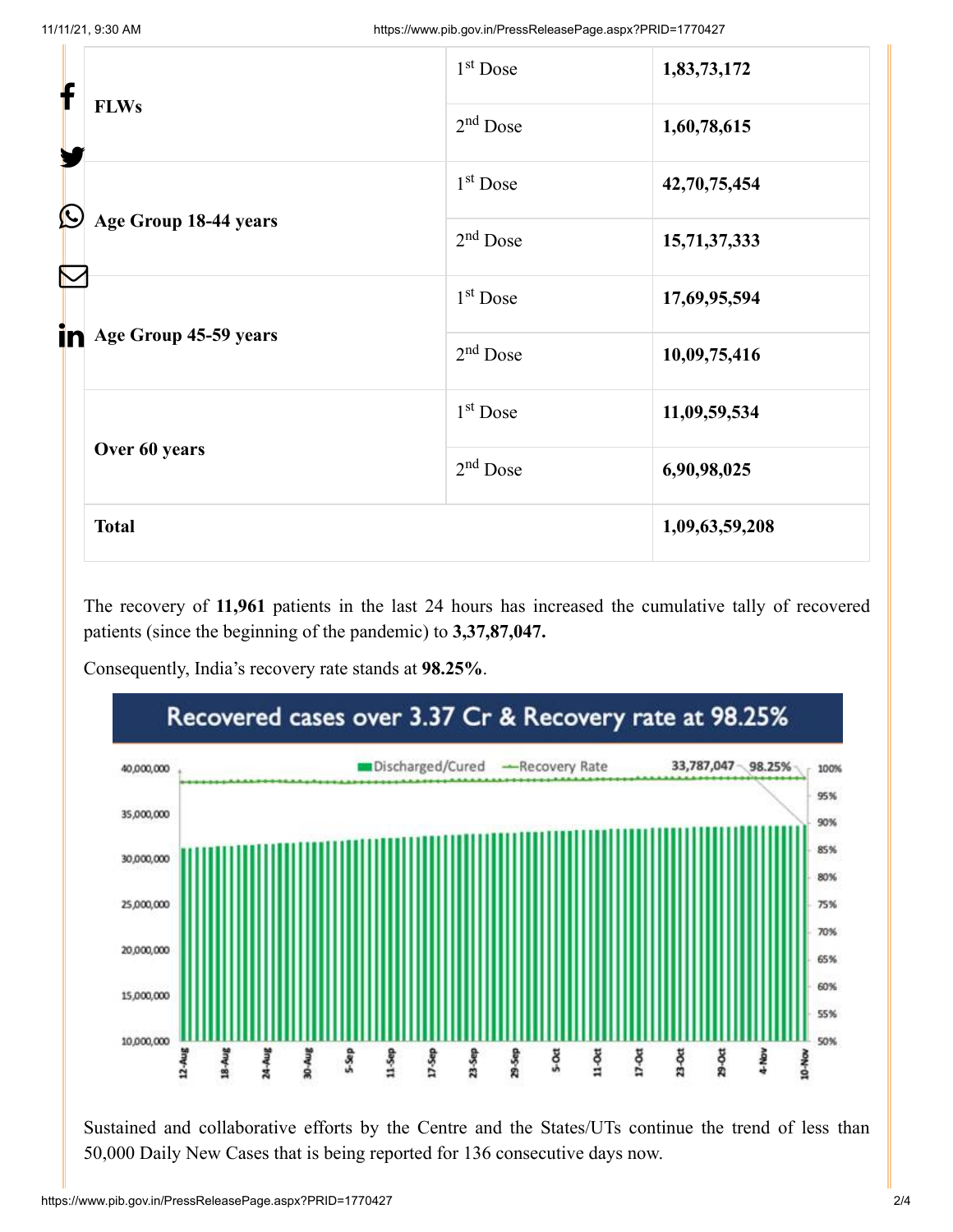**11,466 new cases** were reported in the last 24 hours.



The Active Caseload is presently at **1,39,683 is lowest in 264 days.**Active cases presently constitute **0.41%** of the country's total Positive Cases, which **is lowest since March 2020.**



The testing capacity across the country continues to be expanded. The last 24 hours saw a total of

12,78,728tests being conducted. India has so far conducted over **61.85 Cr (61,85,02,659**) cumulative tests.

While testing capacity has been enhanced across the country, **Weekly Positivity Rate at 1.20% remains less than 2% for the last 47 days now.** The **Daily Positivity rate reported to be0.90%.** The daily Positivity rate has remained below2% for last 37 days and below 3% for 72 consecutive days now.